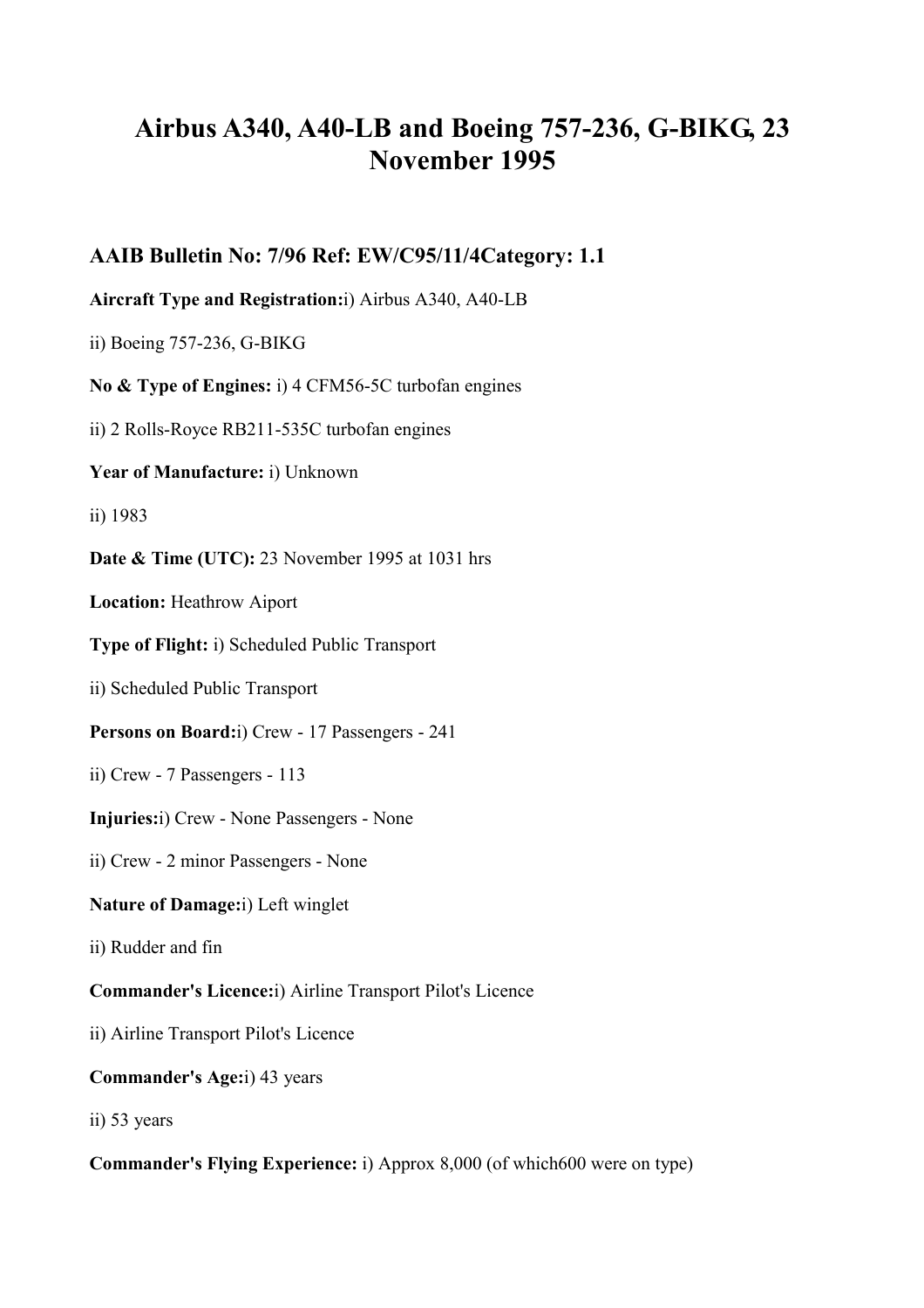Last 90 days - 140 hours Last 28 days - 55 hours ii) Total 11,700 (of which 320 were on type) Last 90 days - 175 hours Last 28 days - 44 hours

**Information Source:** AAIB Field Investigation

### **Background**

The runways and taxiways at Heathrow Airportare divided into 'blocks' with each block having an identificationnumber. Surrounding the central area are two orbital taxiwayswhich are essentially parallel; blocks on these taxiways alsohave the suffix 'I' for the inner taxiway and 'O' for the outertaxiway. Holding areas for each runway are located close to therunway thresholds. These contain a wide expanse of paved surfacewithin which aircraft can hold awaiting departure instructions. The width of these areas is such that aircraft cleared to enterthe runway can taxy past other aircraft awaiting departure instructions.

The accident occurred in the holding areafor Runway 27 Right. During the autumn of 1995, a new accessto Block 18 of Runway 27R was constructed as shown below. Withthe introduction of this taxiway the old holding area (Block 92)was subdivided into three new blocks and the compass base wasmoved to another part of the airport. Each block has a taxiwaycentreline marked on the ground by a yellow painted line and greenlights. (For clarity only the centrelines within the holdingarea are shown in the diagram below). At the end of each blockthere are stop lines and red lights across the centrelines markingthe extremity of the block.



#### RUNWAY 27R HOLDING AREA BEFORE OCT 95 RUNWAY 27R HOLDING AREA ON 23 NOV95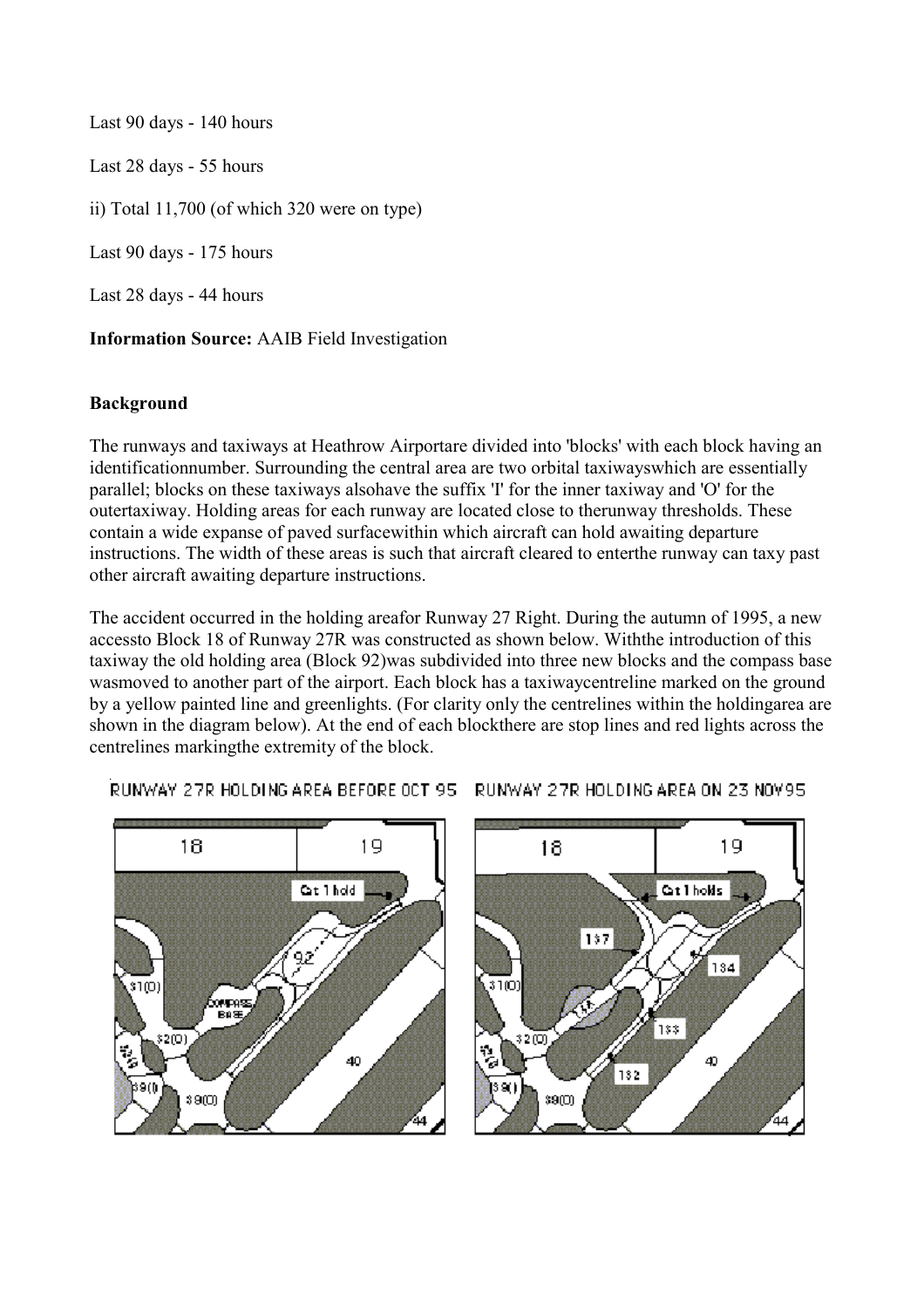The boundary line at the top of Block 137 in the right hand diagramis also the Cat I Hold line. The line was painted parallel tothe runway and 105 metres from its centreline. This is also theedge of the runway strip. (The runway strip is defined in CAP168; essentially it is an area enclosing the runway which mustbe kept clear of obstacles). There was also a Cat II/III Holdparallel to and 137 metres from the runway centreline.

Within the holding area (the old Block 92), the parallel portionsof the taxiway centrelines were 86 metres apart. The longestwingspan routinely encountered at Heathrow is 64.44 metres whichbelongs to the Boeing 747-400. Consequently, when on paralleltaxiways, any aircraft can safely pass another if each remainsover its respective centreline. At Heathrow the centrelines haveto be sited so that when the cockpit of the most critical aeroplanefor which the taxiway is intended is over the centreline, thedistance between the outer edge of the main wheels and the edgeof the pavement is at least 4.5 metres.

#### **Air Traffic Departure Sequencing**

During busy times at Heathrow there can be a sizeable queue ofaircraft waiting to depart. To improve the departure rate, ATCsequence departures so that aircraft depart in quick successionbut on different routes. There are also the added complicationsof meeting approved departure times (known colloquially as ATCslot times) and wake turbulence separation. There is no requirementfor wake turbulence separation between departing aircraft of thesame wake turbulence category or when a heavier category aircraftdeparts behind a lighter category aircraft. However, when anaircraft departs behind another of heavier category, it must waitfor two minutes if they depart from the same position on the runwayor for three minutes if it departs from an intersection.

To enhance the departure movement rate, Heathrow ATC issues line-upclearances to aircraft based on the departure of the aircraftahead of them in the sequence. (A typical instruction might be"SPEEDBIRD EIGHT, AFTER THE SYRIAN AIR SEVEN TWO SEVEN DEPARTS,LINE UP ON TWO SEVEN RIGHT"). However, the aircraft aheadin the sequence may not be the aircraft directly in front of theaircraft receiving its line-up clearance; the preceding aircraftin the sequence may be to one side or behind or in another block. In practice aircraft crews may be given line-up clearance whenthey are third or more in the departure sequence. This has theadvantage of minimising runway occupancy time by 'pre-clearing'aircraft to taxy onto the runway as soon as the preceding aircrafthas vacated the appropriate runway block. By cutting down therunway occupancy time, the departure flow rate is improved.

Because the departure sequence cannot be determined before aircraftare cleared to taxy, they invariably arrive at the holding areain a less than optimum departure order and ATC expect aircraftto pass beside one another in the holding area. The reason forbuilding the new taxiway between the holding area and runway 27Rwas to improve ATC's ability to vary the departure sequence byextracting aircraft from the holding area through an additionalrunway access point.

#### **The accident**

The accident occurred in daylight, fine weather and good visibility. The Boeing 757 callsign Shuttle 6N pushed back from stand A3at 1013 hrs with no ATC slot time required. After starting engines,the aircraft was cleared by the ground movement controller totaxy via the outer taxiway for runway 27R. The A340 pushed backfrom stand L3 at 1010 hrs to make good its approved departuretime of 1020 hrs and received the same clearance from theground movement controller but, having a greater distance to taxi,was behind the Boeing 757 on its way to the holding area.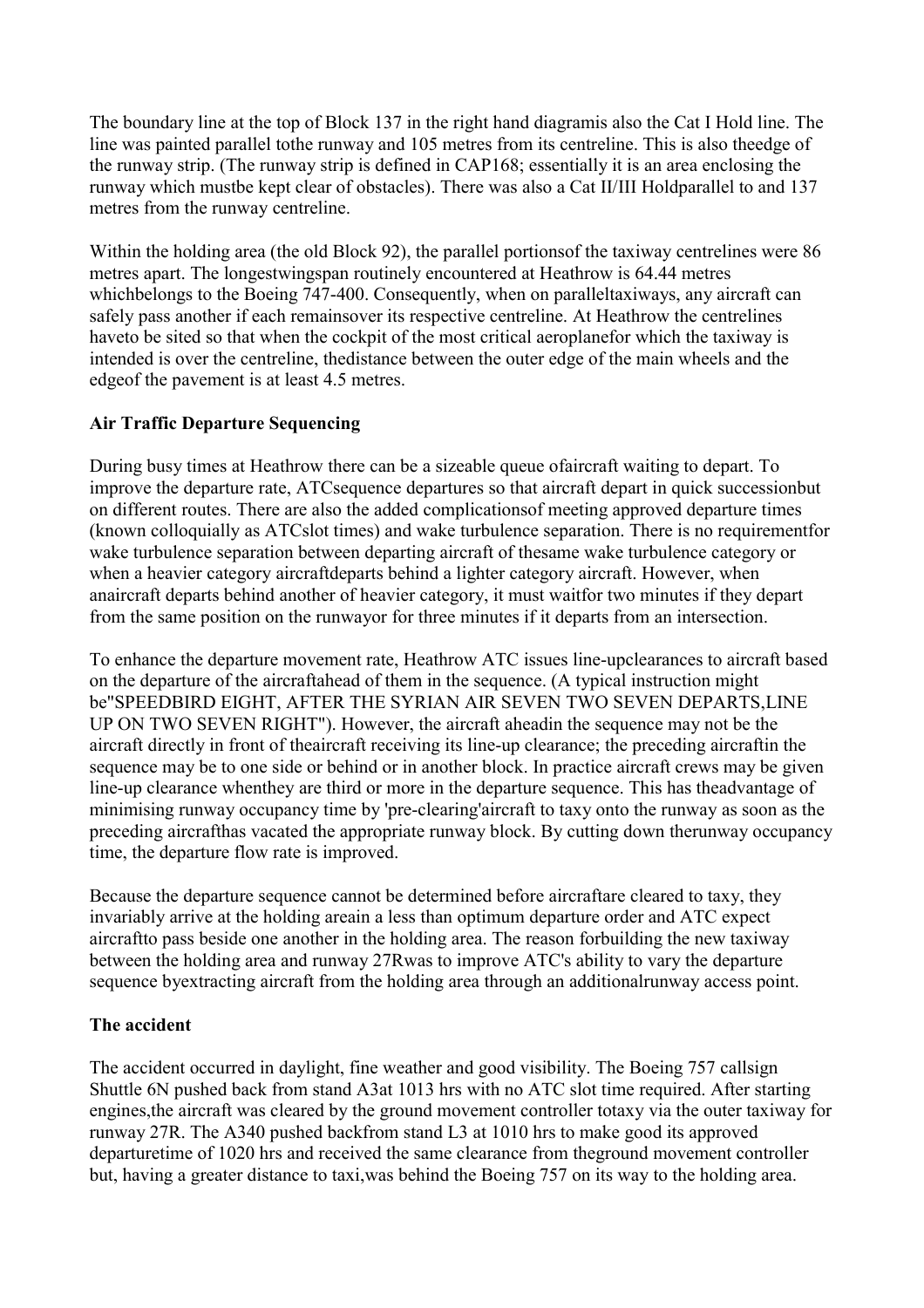Both aircraft entered the holding area via Block 32(O) where therewas a queue of aircraft waiting to depart. At 1020 hrs the crewof Shuttle 6N were instructed to "HOLD FOR BLOCK 18". The aircraft was taxied by the co-pilot from the holding areainto the taxiway of Block 137 where it remained, stationary, untilthe accident. The A340 was behind several aircraft includingan Aer Lingus Boeing 737 and an MD11. Between 1023and 1031 hrs, ATC made several requests to pilots to taxy intoa different position. These calls took the forms of "STARTPULLING FORWARD NOW"; "PULL FORWARD BEHIND THE ALITALIA";"PULL OVER TO THE LEFT" and "PULL FORWARD AS FARAS POSSIBLE PLEASE". At 1025 hrs the controller asked theMD11 crew to "PULL OVER TO THE RIGHT HAND SIDE BEHIND THESYRIAN AIR" to which its pilot replied "YOU HAD US PULLUP BEHIND THE AER LINGUS SO WE CAN'T NOW". Next the controllerasked the crew of a Boeing 757 behind the A340 whether they couldmanoeuvre for a Block 18 departure but the crew replied that theywere unable to do so. They were then instructed to "PULLOVER TO THE RIGHT HAND SIDE FOR A FULL LENGTH".

During the next five minutes an A320, a Boeing 727 and a Boeing757 departed from the full length and a Boeing 737 departed fromBlock 17. Another Boeing 737 began its take-off run from thefull length after the departure from Block 17. As it did so,the MD11 followed by the A340 began to move forward. At 1031hrs the left hand wingtip of the A340 struck the Boeing 757'srudder and fin.

The impact was felt in both aircraft. In the Boeing 757 two cabincrew standing by the aft galley received minor injuries when theylost their balance but no one on board the A340 was injured. After the collision the A340 commander taxied a few feet furtherforward to ensure that his wing tip was clear of the 757's APU. Both aircraft then remained parked whilst the emergency serviceswere summoned by ATC. The Airport Fire Service arrived shortlyafter the accident and supervised the deplaning of all the passengersvia mobile airstairs and into coaches.

#### **Measurements**

Measurements taken after the incident showed that the nose landinggear of G-BIKG was 23.6 metres (along the taxiway centreline)behind the CAT I stop bar and 8.6 metres ahead of the CAT II/IIIstop bar. Profiles of the two aircraft imposed on a plan viewof the taxiways and holding area are shown below. The diagramshows that, with G-BIKG in its measured position and A40-LB inits final position, the contact measured on the winglet and rudderwould have occurred with A40-LB on its taxiway centreline at thepoint of contact.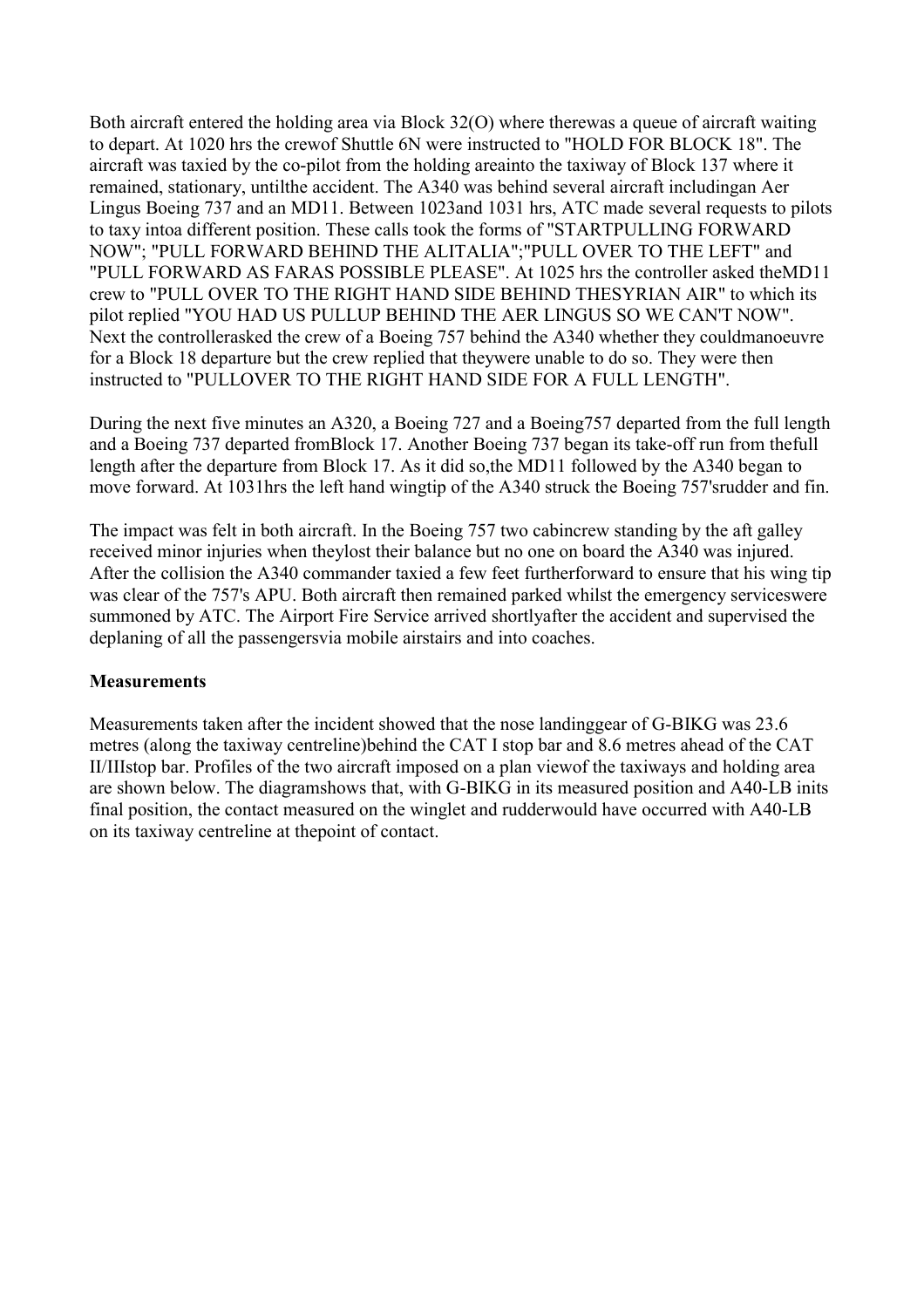

#### **Damage**

On the B757 most of the damage was sustained on the lower partof the rudder, with further damage to beams and composite fairingpanels aft of the fin's rear spar. The rudder itself was splitinto two parts and was replaced. A number of the rudder attachmentbearings were also replaced but there was no evidence of damageto the rear spar of the fin itself. On the A340 most of the damagewas limited to the left-hand winglet, with minor scratching anddenting damage to the No. 6 slat on the leading edge. The left-handwinglet was removed and the aircraft was despatched without itin accordance with the Minimum Equipment List.

#### **Human factors**

Ten minutes before the collision, the Boeing 757 had been instructedto "HOLD FOR BLOCK 18". The co-pilot parked the aircraftwith the flight deck beyond the Cat II/III hold line but shortof the Cat I hold line. The commander was content with this parkingposition. He stated (correctly) that the hold line representsa limit not a target and no part of the aircraft should protrudeover the line which was painted diagonally across the taxiway. He was also anxious not to get too close to the runway becauseaircraft departing from the full length would pass close to hisaircraft and, should they encounter any directional control problems,he would be unable to get out of their way. The AAIB were unableto find any UK documentation requiring or encouraging pilots topull forward to the limit of a holding position.

The A340 commander taxied his aircraft by reference to the yellowtaxiway lines. He believed that if he followed these lines, hisaircraft would remain clear of any obstacles beside the taxiway. He had to hold in Block 137 for a while and there he receivedclearance to line up after an MD11 in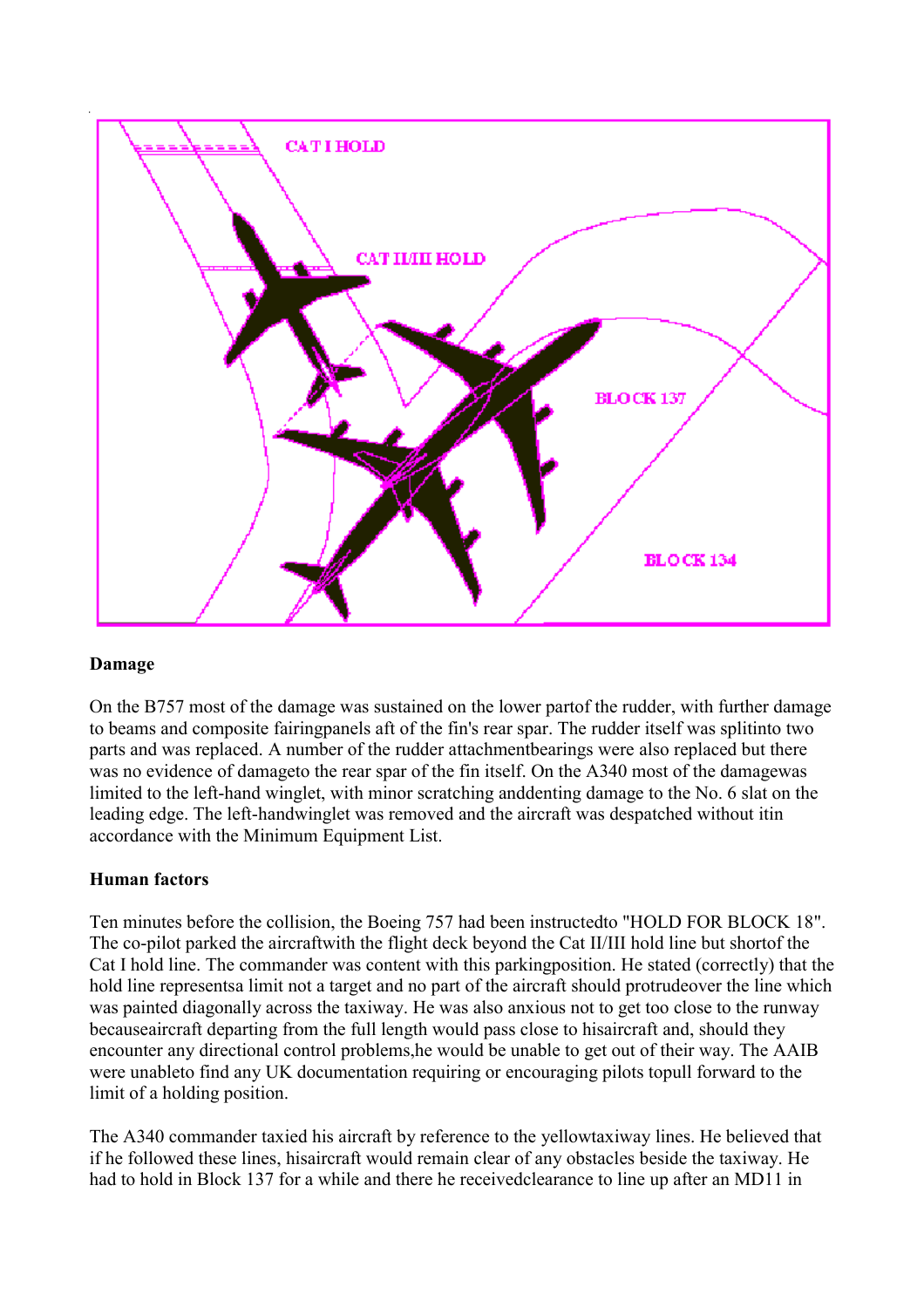front of him departed. He was aware of the 757 in the link taxiway leading to Block 18and also of another 757 on his right. He made no comment to theother two pilots on the flight deck about the proximity of theseaircraft and they did not perceive the collision risk. (Neithercould have seen the left wing tip from his own seat). The sizeof the aircraft relative to the holding area and the positionof the link taxiway meant that the commander had to start turningright to follow the taxiway centreline at about the time his wingtip approached the parked B757's tail. The commander stated thatpart way around the right turn he looked to his left at the offendingwingtip but it was too late to avoid a collision.

The ATC tower is several hundred metres from Block 137 and thecontroller was unable to assess the collision risk between taxyingaircraft. He was totally reliant upon the "duty of the commanderof an aircraft to take all possible measures to ensure that hisaircraft does not collide with any other aircraft or with anyvehicle" (The Rules of the Air Regulations 1991, Rule 37).

Neither Heathrow Airport Limited (HAL) nor Heathrow ATC had conductedany studies to determine the collision risks involved in usingthe new taxiway link which was available to any aircraft regardlessof its size. Moreover, no account had been taken of taxying collisionrisks when designing the shape and position of the new taxiwayand holding points.

#### **Collision Hazard**

Studies by the AAIB using scale drawings showed that if an aircraftwith a long fuselage was holding in the taxiway of Block 137, there was a very real collision risk whenever an aircraft witha large wingspan followed the taxiway centreline to pass behindit in the same block. For pilots of some large aircraft types,separation between their wing tip and the tail of a parked aircraftis difficult to assess because of the restricted view from theflight deck. For instance, in the A340 the wing tip is 51 metres(167 feet) from the pilot and 41 metres (134 feet) behind him;in Concorde the wing tip is almost abeam the fin. In many contemporaryswept-wing airliners a wing tip can only be seen by making a specialeffort and then only from one pilot's seat. Pilots cannot seethe right wing tip from the left seat and vice-versa. Moreover,wing tips can be hard to see through rain spattered side windows(although on this occasion it was not raining) and some aircrafttypes, notably the ubiquitous Boeings 737, 757 and 767, do nothave a white navigation light on the tail; they have one on thetrailing edge of each wingtip. They do have logo lights to illuminatethe fin but there is no requirement for these lights to be switchedon. Consequently, the risk of collision may be greatest in heavyrain or at night.

#### **Airport Design Requirements**

The taxiways at Heathrow generally met the design criteria ofCAP 168 Licensing Requirements which generally mirror the standardslaid down in ICAO Annex 14 - Aerodromes. Both documents specifyminimum distances between taxiway centrelines and permanent featuressuch as runways, other taxiways and apron taxiways. The requirementsalso stipulate that taxiway centrelines must provide a clearanceof not less than 20% wingspan between an aeroplane's wing tipand a temporary obstacle when the aeroplane is in the centre ofthe taxiway. Both documents contained recommended minima forthe distance between a taxiway holding position and a runway centrelinebut only Annex 14 made reference to the distance between a taxiwayholding position and an adjacent taxiway centreline. The referencewas a recommendation which applied to the clearance between aparked aircraft's nose and a passing aircraft at an intersectionof two taxiways; there was no mention of tail to wing tip separationminima.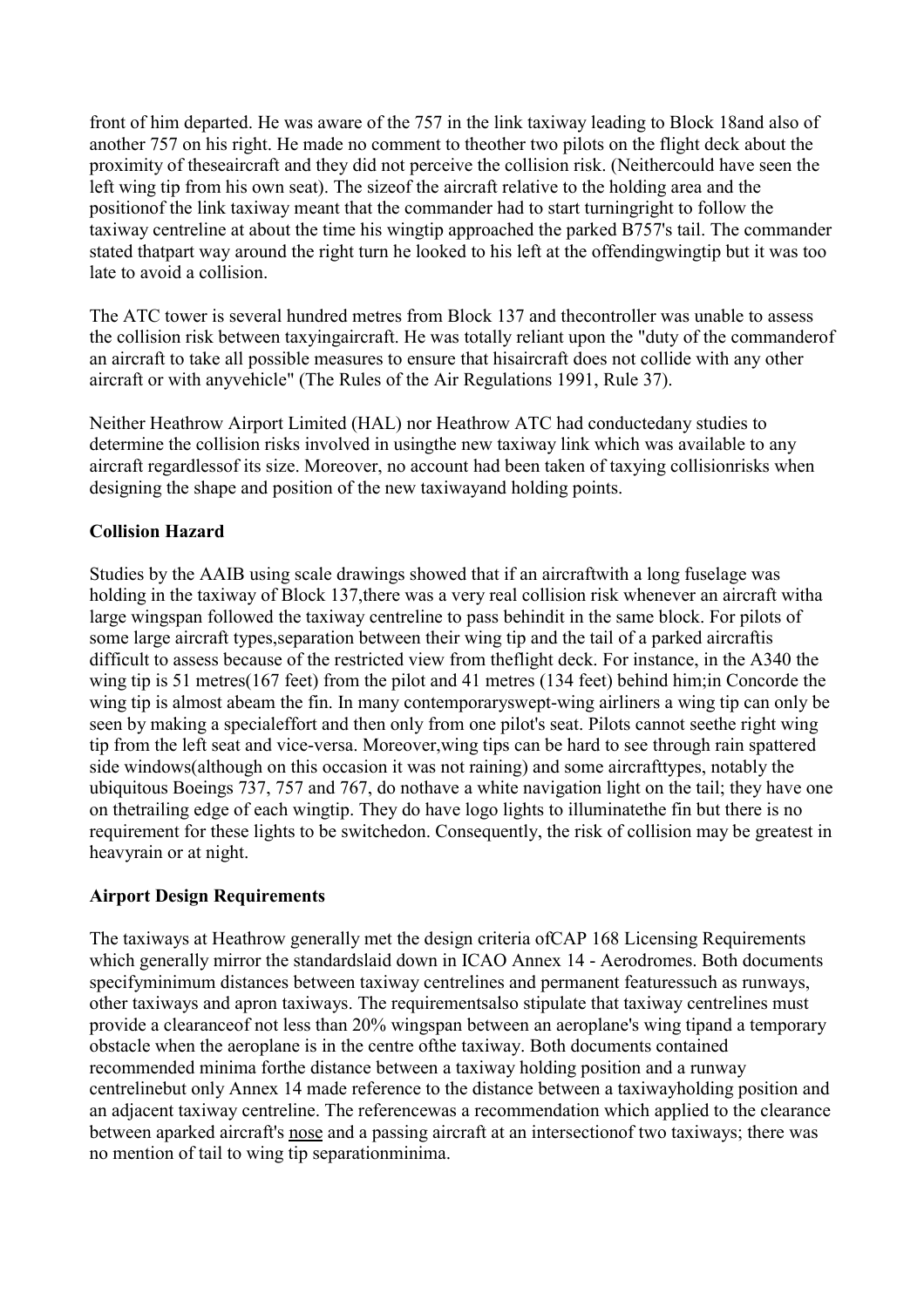#### **Airworthiness requirements**

Requirements for the view from the A340 flight deck were containedin JAR 25.773 which states: *'Each pilot compartment must bearranged to give the pilots a sufficiently extensive, clear, andundistorted view, to enable them to perform any manoeuvres withinthe operating limitations of the aeroplane, including taxying,take-off, approach and landing'.* The requirements also statedthat internally, the flight deck windows must have a demistingsystem which provides sufficient visibility to execute the manoeuvresdescribed above. However, only the windshields have to be externallycleared of precipitation. The requirement was to provide '*aclear portion of the windshield during precipitation conditions,sufficient for both pilots to have a sufficiently extensive viewalong the flight path in normal flight attitudes of the aeroplane'.* Consequently, aircraft generally do not have screen wipingsystems for side windows.

#### **Safety actions**

The new taxiway was withdrawn from use immediatelyafter the accident. The CAA then invited HAL and Heathrow ATCto devise procedures for the use of the new taxiway which wouldminimise collision risks.

HAL appreciated the need to explain to pilots that on the taxiways,following the centreline provided adequate clearance from obstaclesbut not from other aircraft in the holding areas. There the centrelines represent only the centre of the taxiway route and wingtip clearance from other aircraft is not assured. However, duringlow visibility operations the green centreline lighting wouldbe used to provide two separate routes to the runway. One routewould be via Blocks 136 and 137 to Block 18 and the other wouldbe via Blocks 132, 133 and 134 to Block 19. Under these conditionsseparation would be assured.

On 7 February 1996 HAL proposed new measures to the CAA for re-openingthe taxiway link. Briefly these measures were:

a. Provision of new information signs at the entrances to eachof the four departure holding areas.

b. Issuing a Class II NOTAM showing the four departure hold areas,explaining their significance in terms of permanent green centrelinelighting and reminding pilots that separation from other aircraftis their responsibility in these areas.

c. Provision on a trial basis of lighting to illuminate aircraftholding in the taxiway of Block 137.

d. Publication of notices in the UK AIP and NOTAMS encouragingpilots to pull forward to stop bars.

The CAA accepted HAL's proposals on conditionthat further safeguards affecting the tactical use of the holdingarea were implemented by the Airport Authority.

The CAA also ordered that the taxiway shouldnot be used until the installation of signs and lighting, agreementon the wording of procedures and notices, and the education ofairport users had been co-ordinated with the Authority.

#### **Safety recommendation 96-43**